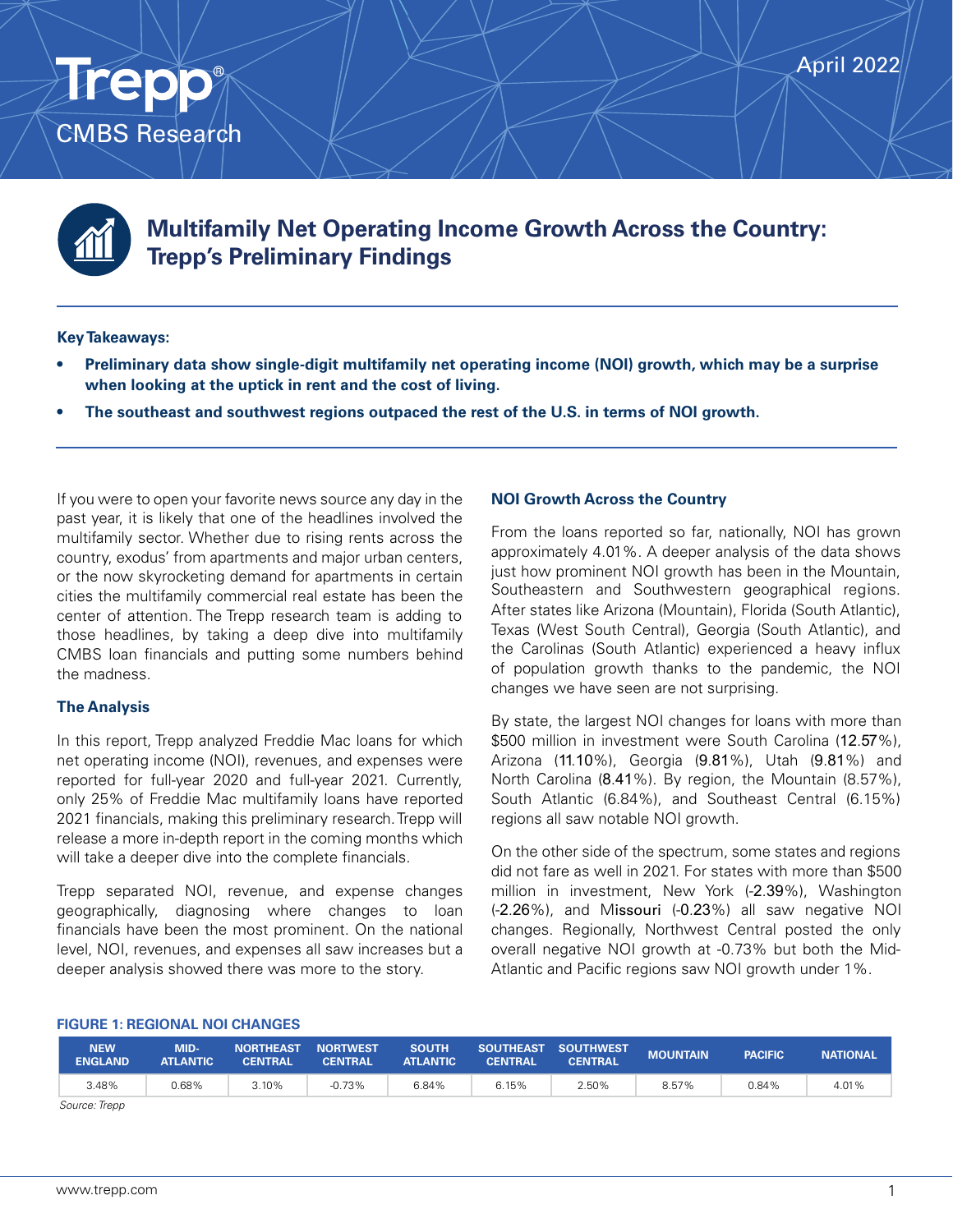

CMBS Research April 2022

| <b>STATE</b> | <b>TOTAL LOAN</b><br><b>BALANCE</b><br>(\$MILLIONS) | <b>NOI</b><br><b>CHANGE</b> | <b>REVENUE</b><br><b>CHANGE</b> | <b>EXPENSES</b><br><b>CHANGE</b> |  |
|--------------|-----------------------------------------------------|-----------------------------|---------------------------------|----------------------------------|--|
| AK           | 28.13                                               | 9.51%                       | 9.52%                           | 9.54%                            |  |
| AL           | 536.22                                              | 5.97%                       | 4.66%                           | 3.16%                            |  |
| AR           | 192.36                                              | $-21.78%$                   | $-14.67%$                       | $-8.08%$                         |  |
| AZ           | 2.916.66                                            | 11.10%                      | 9.16%                           | 6.24%                            |  |
| CA           | 15,555.01                                           | 1.38%                       | 2.53%                           | 4.33%                            |  |
| CO           | 3.798.88                                            | 5.96%                       | 6.11%                           | 6.37%                            |  |
| <b>CT</b>    | 750.16                                              | 8.00%                       | 6.59%                           | 5.05%                            |  |
| DC           | 413.52                                              | $-8.86%$                    | $-7.79%$                        | $-6.71%$                         |  |
| DE           | 234.39                                              | 12.99%                      | 10.73%                          | 7.16%                            |  |
| FL.          | 8.156.43                                            | 8.04%                       | 7.01%                           | 5.77%                            |  |
| GA           | 2,884.71                                            | 9.81%                       | 8.91%                           | 7.89%                            |  |
| HI           | 157.77                                              | 3.58%                       | 4.30%                           | 5.67%                            |  |
| I٨           | 253.88                                              | $-18.53%$                   | $-4.57%$                        | 6.91%                            |  |
| ID           | 180.74                                              | 9.48%                       | 9.47%                           | 9.45%                            |  |
| IL           | 2,226.83                                            | 2.54%                       | 2.87%                           | 3.24%                            |  |
| IN           | 728.61                                              | 7.19%                       | 6.37%                           | 5.62%                            |  |
| KS           | 409.56                                              | 2.52%                       | 4.15%                           | 5.78%                            |  |
| KY           | 389.01                                              | 8.32%                       | 6.05%                           | 3.77%                            |  |
| LA           | 309.63                                              | 1.03%                       | 4.24%                           | 7.51%                            |  |
| МA           | 1,320.52                                            | 1.74%                       | 5.86%                           | 11.58%                           |  |
| MD           | 4,023.87                                            | 3.51%                       | 4.83%                           | 6.49%                            |  |
| ME           | 7.88                                                | 12.70%                      | 4.65%                           | $-7.51%$                         |  |
| MI           | 1,713.10                                            | 2.23%                       | 4.05%                           | 5.99%                            |  |
| MN           | 777.30                                              | 1.07%                       | 3.01%                           | 5.11%                            |  |
| <b>MO</b>    | 732.79                                              | $-0.23%$                    | 2.84%                           | 6.12%                            |  |

#### **FIGURE 2: NOI, REVENUE, AND EXPENSE % CHANGE**

*Source: Trepp*

## **Revenue and Expense Changes**

In line with the NOI changes, revenues saw a 4.48% growth year–over–year, while expenses rose 5.16%. At face value, it might seem like expenses rising at a faster rate than revenues would cause a downturn in NOI, but a deeper analysis shows that revenue is 2.16x expenses on average, meaning that if the two grow at a relatively even pace, like what occurred in 2021, NOI would continue to be positive.

| <b>STATE</b> | <b>TOTAL LOAN</b><br><b>BALANCE</b><br>(SMILLIONS) | <b>NOI</b><br><b>CHANGE</b> | <b>REVENUE</b><br><b>CHANGE</b> | <b>EXPENSES</b><br><b>CHANGE</b> |
|--------------|----------------------------------------------------|-----------------------------|---------------------------------|----------------------------------|
| <b>MS</b>    | 194.31                                             | 5.80%                       | 6.54%                           | 7.26%                            |
| MT           | 20.92                                              | 21.53%                      | 11.66%                          | $-0.59%$                         |
| <b>NC</b>    | 2.118.28                                           | 8.41%                       | 8.24%                           | 8.01%                            |
| ND           | 34.48                                              | $-13.87%$                   | -4.89%                          | 3.74%                            |
| <b>NE</b>    | 247.54                                             | 4.26%                       | 2.21%                           | 0.34%                            |
| <b>NH</b>    | 149.93                                             | $-3.54%$                    | 2.90%                           | 9.33%                            |
| <b>NJ</b>    | 1.327.44                                           | 1.67%                       | 3.04%                           | 4.61%                            |
| <b>NM</b>    | 485.93                                             | 9.77%                       | 7.28%                           | 3.75%                            |
| NV           | 2,388.65                                           | 8.10%                       | 7.28%                           | 5.93%                            |
| NY           | 2.768.57                                           | $-2.39%$                    | 0.65%                           | 3.93%                            |
| OН           | 2.158.40                                           | 2.83%                       | 3.95%                           | 5.15%                            |
| ОΚ           | 399.93                                             | 9.19%                       | 8.75%                           | 8.36%                            |
| OR           | 1.506.63                                           | 1.27%                       | 2.78%                           | 4.84%                            |
| PA           | 2,122.82                                           | 3.82%                       | 4.11%                           | 4.40%                            |
| RI           | 114.02                                             | 5.98%                       | 6.52%                           | 7.23%                            |
| SC           | 709.16                                             | 12.57%                      | 9.23%                           | 6.31%                            |
| SD           | 65.03                                              | 8.68%                       | 8.04%                           | 7.26%                            |
| TN           | 1.309.90                                           | 5.60%                       | 6.18%                           | 6.95%                            |
| TX           | 11,626.61                                          | 2.70%                       | 4.43%                           | 5.94%                            |
| UT           | 921.94                                             | 9.81%                       | 7.63%                           | 3.45%                            |
| VA           | 3.529.09                                           | 4.26%                       | 4.40%                           | 4.59%                            |
| VR           | 455.98                                             | $-3.28%$                    | $-1.89%$                        | $-1.38%$                         |
| <b>WA</b>    | 3.133.16                                           | $-2.26%$                    | 0.56%                           | 4.79%                            |
| WI           | 475.29                                             | 3.61%                       | 3.96%                           | 4.32%                            |
| WV           | 62.19                                              | 10.93%                      | 8.86%                           | 6.02%                            |
| WY           | 1.51                                               | $-7.00\%$                   | 3.86%                           | 14.92%                           |

# **What's to Come**

Despite headlines of massive demand and growth in the multifamily sector, Trepp was not surprised to see only single-digit growth in NOI. Due to the fact that we looked at Freddie Mac (government-issued) loans, the majority of these properties are likely rent-stabilized and experienced organic rent growth that trickled down into the single-digit NOI growth that we have seen so far.

In the next report, Trepp will examine NOI changes across value-added propositions like CRE CLOs. This will likely show double-digit growth and provide a further breakdown of where there has been and will be opportunity in the sector.